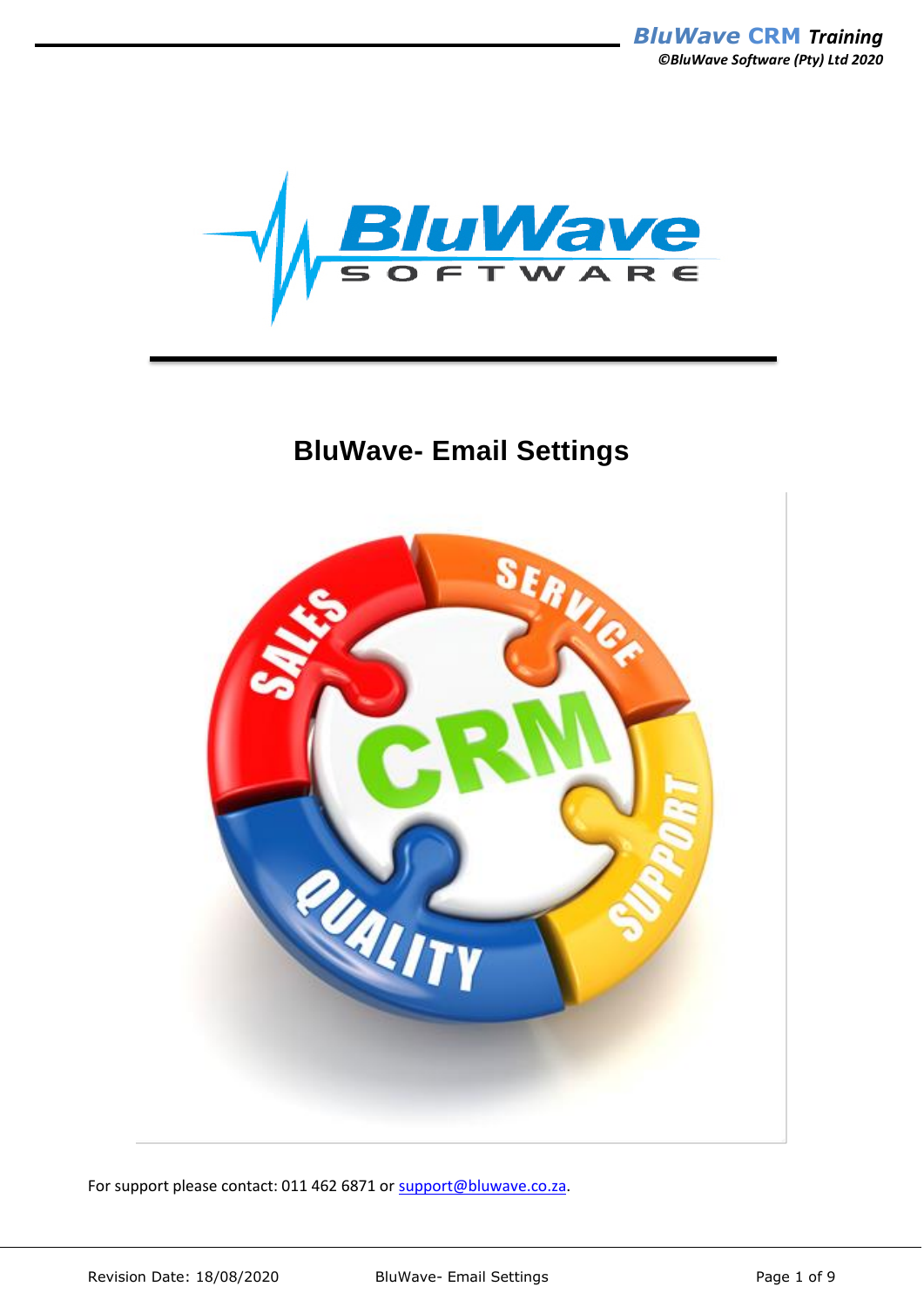# <span id="page-1-0"></span>**Table of Contents**

| 1.1   |                                                                                       |  |
|-------|---------------------------------------------------------------------------------------|--|
| 1.2   |                                                                                       |  |
| 1.2.1 |                                                                                       |  |
| 1.2.2 |                                                                                       |  |
| 1.2.4 |                                                                                       |  |
| 1.3   |                                                                                       |  |
| 1.4   | Confirming that the Username and Password for Exchange and Office 365 are correct:  9 |  |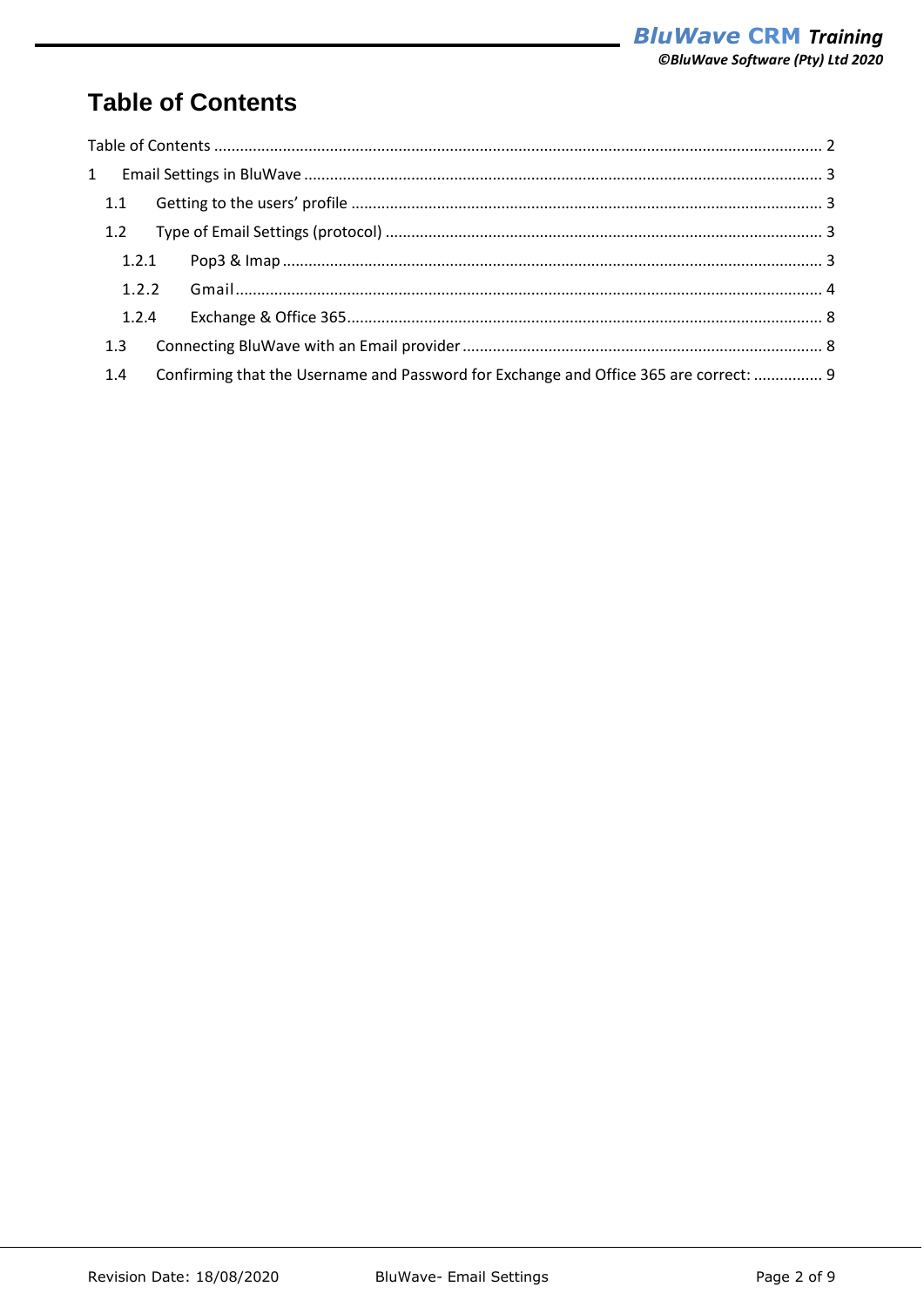## <span id="page-2-0"></span>**1 Email Settings in BluWave**

In order for BluWave to send emails and quotes on the users' behalf as well as integrate with Outlook, the email settings would need to be correctly in the users' profile.

In case of uncertainty, please contact your IT consultant regarding the correct details necessary for the setup of the email settings.

### <span id="page-2-1"></span>**1.1 Getting to the users' profile**

|      |                   | <b>BluWave</b><br>SOFTWARE |          |           |               |                |                     | Getting Started   | User Profile        | Log Out? |
|------|-------------------|----------------------------|----------|-----------|---------------|----------------|---------------------|-------------------|---------------------|----------|
| Home | <b>Activities</b> | Leads                      | Contacts | Companies | Opportunities | <b>Reports</b> | <b>System Setup</b> | <b>Financials</b> | <b>List Manager</b> |          |
| Home | Dashboard         | Edit My Profile            |          |           |               |                |                     |                   |                     |          |

- 1. Home Tab > Edit My Profile sub-tab
- 2. User Profile-link at the top of the page
- 3. System Setup Tab > Edit Profile/ Administer Users sub-tab

### <span id="page-2-2"></span>**1.2 Type of Email Settings (protocol)**

In short, this is the channel used by email providers to send and receive emails.

- Pop3
- Imap
- Gmail
- Exchange
- Office 365

In the user profile please make sure to choose the correct email settings you are using and fill in the settings accordingly.

#### <span id="page-2-3"></span>**1.2.1 Pop3 & Imap**

Pop 3 & Imap uses the same settings.

| Do you want BluWaveCRM to book appointments into your email calendar?                                                                                                                            |                                                          |                      |                                          |  |  |  |  |
|--------------------------------------------------------------------------------------------------------------------------------------------------------------------------------------------------|----------------------------------------------------------|----------------------|------------------------------------------|--|--|--|--|
|                                                                                                                                                                                                  | Please choose which email client/calendar you are using? |                      | O POP3 (ICal) Gmail Exchange/Outlook 365 |  |  |  |  |
| <b>Test SMTP Settings</b><br><b>Email SMTP Settings:</b> (The SMTP settings are used when sending emails from BluWave CRM)<br>mibpsnyders@gmail.com<br>0<br><b>SMTP User Name</b><br><b>SMTP</b> |                                                          |                      |                                          |  |  |  |  |
| Secure Connection (SSL)                                                                                                                                                                          |                                                          | <b>SMTP Password</b> |                                          |  |  |  |  |
| SMTP Port                                                                                                                                                                                        | 25                                                       |                      |                                          |  |  |  |  |

#### **Regarding IMAP:**

In **some** instances some IMAP Servers may function with the IMAP server captured in the SMTP server under POP3 or Exchange Server.

Please make sure that the correct settings for SSL and the SMTP port is completed.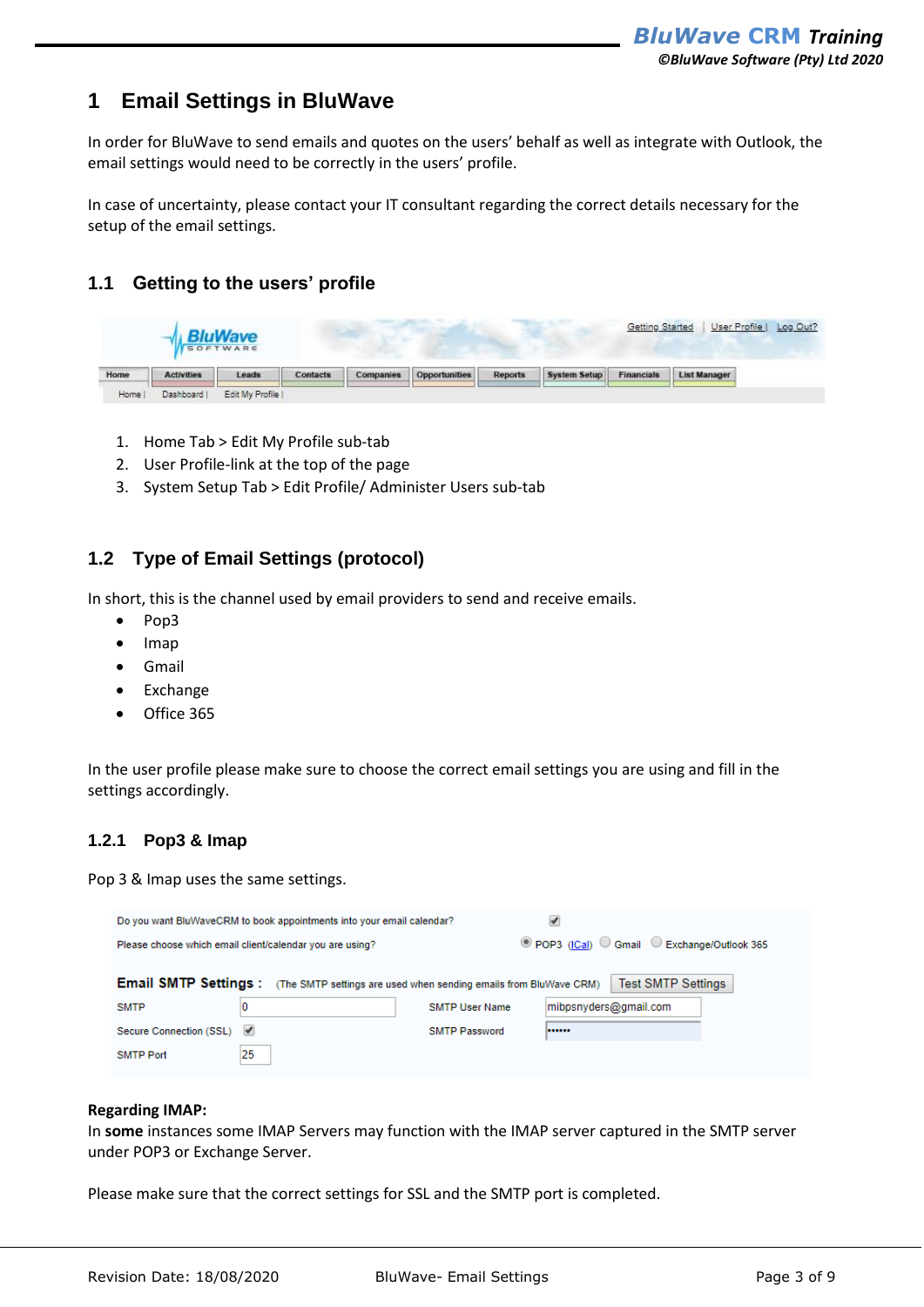#### <span id="page-3-0"></span>**1.2.2 Gmail**

| Do you want BluWaveCRM to book appointments into your email calendar?                                    |                                         |  |                       |  |  |  |
|----------------------------------------------------------------------------------------------------------|-----------------------------------------|--|-----------------------|--|--|--|
| O POP3 (ICal) O Gmail C Exchange/Outlook 365<br>Please choose which email client/calendar you are using? |                                         |  |                       |  |  |  |
| <b>Email SMTP Settings:</b> (The SMTP settings are used when sending emails from BluWave CRM)            |                                         |  |                       |  |  |  |
| <b>SMTP</b>                                                                                              | <b>SMTP User Name</b><br>smtp.gmail.com |  | mibpsnyders@gmail.com |  |  |  |
| Secure Connection (SSL) v<br><b>SMTP Password</b><br>                                                    |                                         |  |                       |  |  |  |
| <b>SMTP Port</b>                                                                                         | 587                                     |  |                       |  |  |  |

The port will always be 587 and the SSL need to be ticked.

Gmail users would need to adjust their google account setting in order to allow BluWave to connect with their calendar and email.

#### **Please follow these steps in your browser:**

If you are logged into your Gmail account in your browser you should see your profile bubble at the top right hand corner of the browser window.

Once you clicked on it, you should see an option that relates to managing your account.

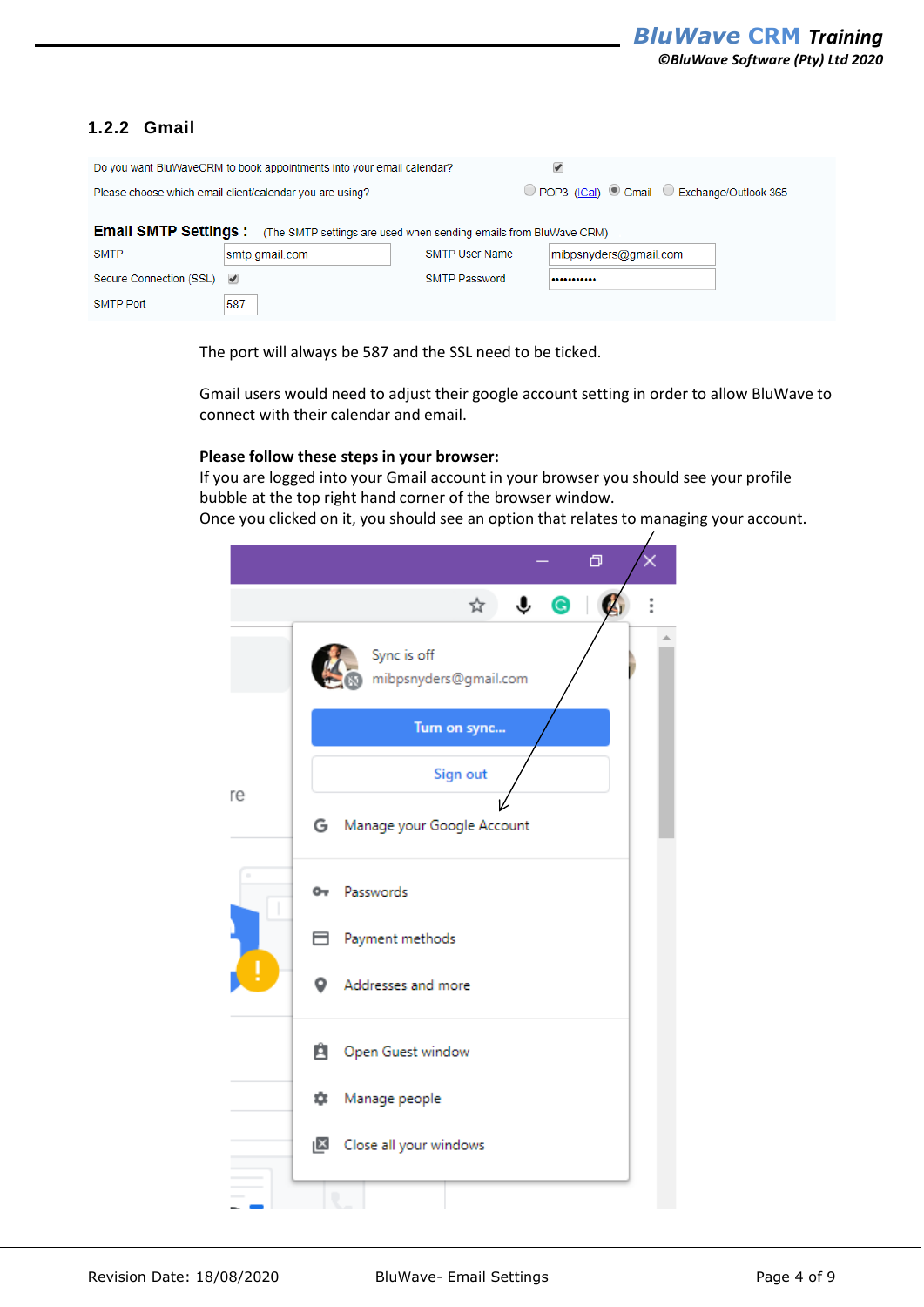You should see the following screen, when you chose to manage your google account. Make sure to select the Security option on the left-hand side of the screen.

| <b>Google Account</b>           |                          | Q<br>Search Google Account                                                          | ∷ |  |
|---------------------------------|--------------------------|-------------------------------------------------------------------------------------|---|--|
| ◉<br>Home<br>啕<br>Personal info |                          | Security<br>Settings and recommendations to help you keep your account secure       |   |  |
| $\circ$<br>சி<br>Security       | Data & personalization   | Security issues found<br>Protect your account now by resolving these issues<br>开关开关 |   |  |
| ക്<br>People & sharing<br>╒╕    | Payments & subscriptions | <b>Secure account</b>                                                               |   |  |
| ②<br>Help                       |                          |                                                                                     |   |  |
| Send feedback<br>H              |                          | Signing in to Google<br>$\frac{1}{2}$                                               |   |  |

Scroll down on this page to the Less secure app access panel.

| Less secure app access                                                                                                                                                                                                                                       | $\begin{array}{ccc} \circ & \circ & \circ \\ \circ & \circ & \circ \end{array}$<br>$\mathbb{Z}$ |
|--------------------------------------------------------------------------------------------------------------------------------------------------------------------------------------------------------------------------------------------------------------|-------------------------------------------------------------------------------------------------|
| Your account is vulnerable because you allow apps and devices that<br>use less secure sign-in technology to access your account. To keep<br>your account secure, Google will automatically turn this setting OFF if<br>it's not being used. Learn more<br>On |                                                                                                 |
| Turn off access (recommended)                                                                                                                                                                                                                                |                                                                                                 |

Make sure that this is on.

When booking the first activity in Bluwave, Google would automatically request that the user allows access to their Google Calendar.

An additional page should automatically pop up, that request the user to confirm their log in details to their Google Account.

The user would need to select with which account they would like to proceed. Please see the example on the next page.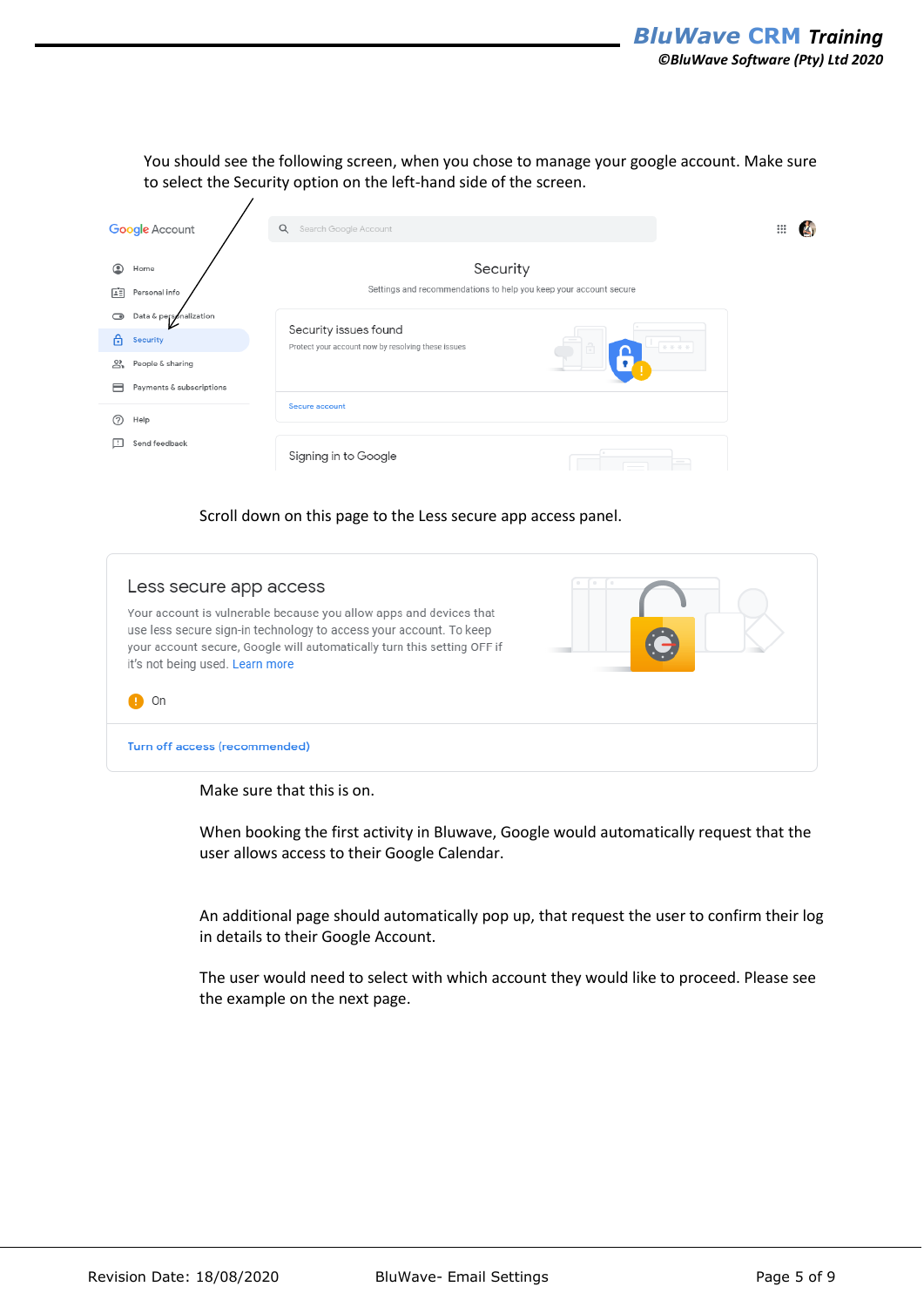



## This app isn't verified

This app hasn't been verified by Google yet. Only proceed if you know and trust the developer.

Advanced

### **BACK TO SAFETY**

#### Click on the **Advanced link** to reveal more options.

Google hasn't reviewed this app yet and can't confirm it's authentic. Unverified apps may pose a threat to your personal data. Learn more

Go to bluwavecrm.co.za (unsafe)

Click on the bottom link: **Go to bluwavecrm.co.za (unsafe)**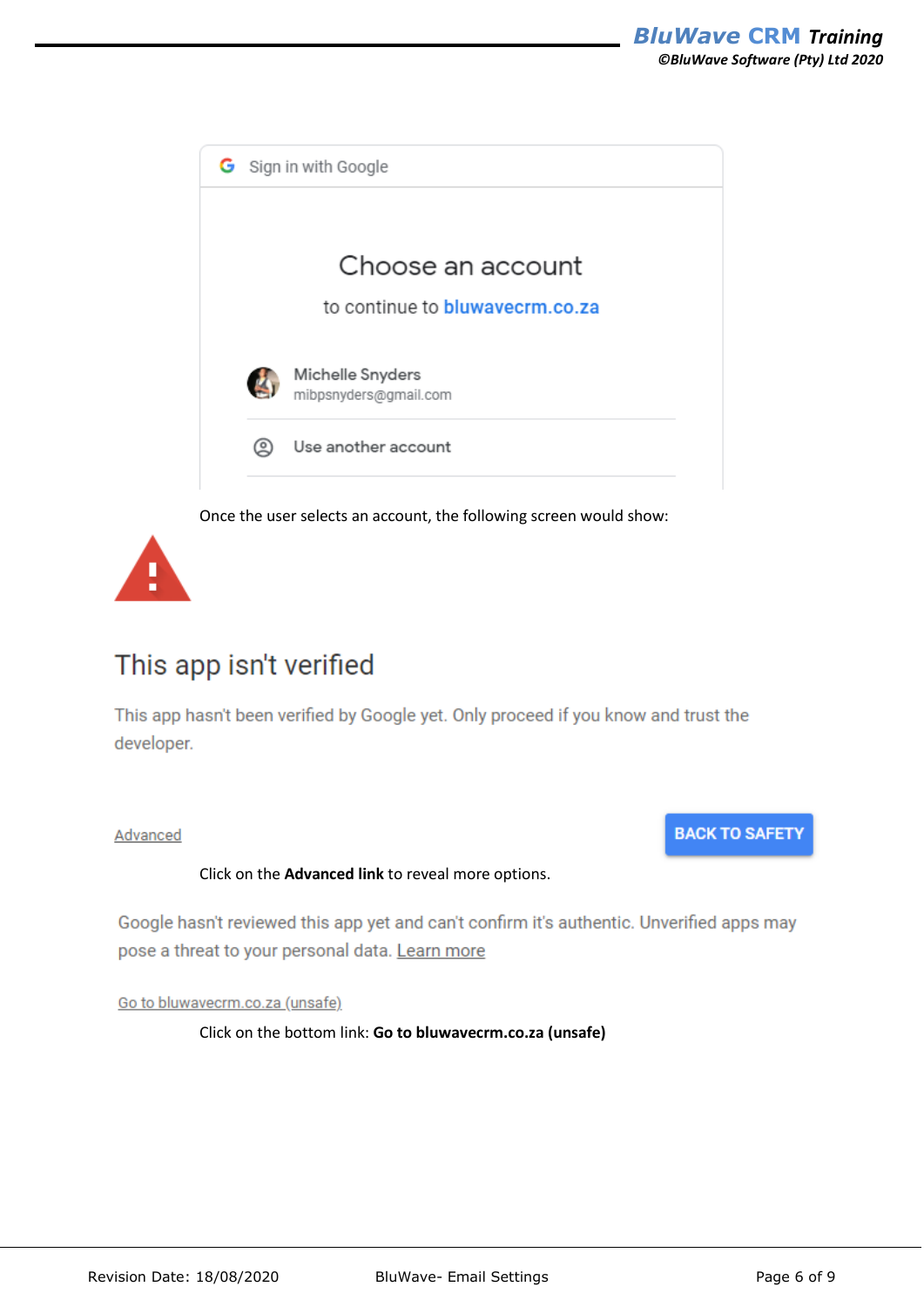

Click on **Allow** to give BluWave access to the Google Email and Calendar.

After clicking on Allow the user would be redirected back to Bluwave and they would be able to book appoints (that will pull through to their google calendars) and send emails.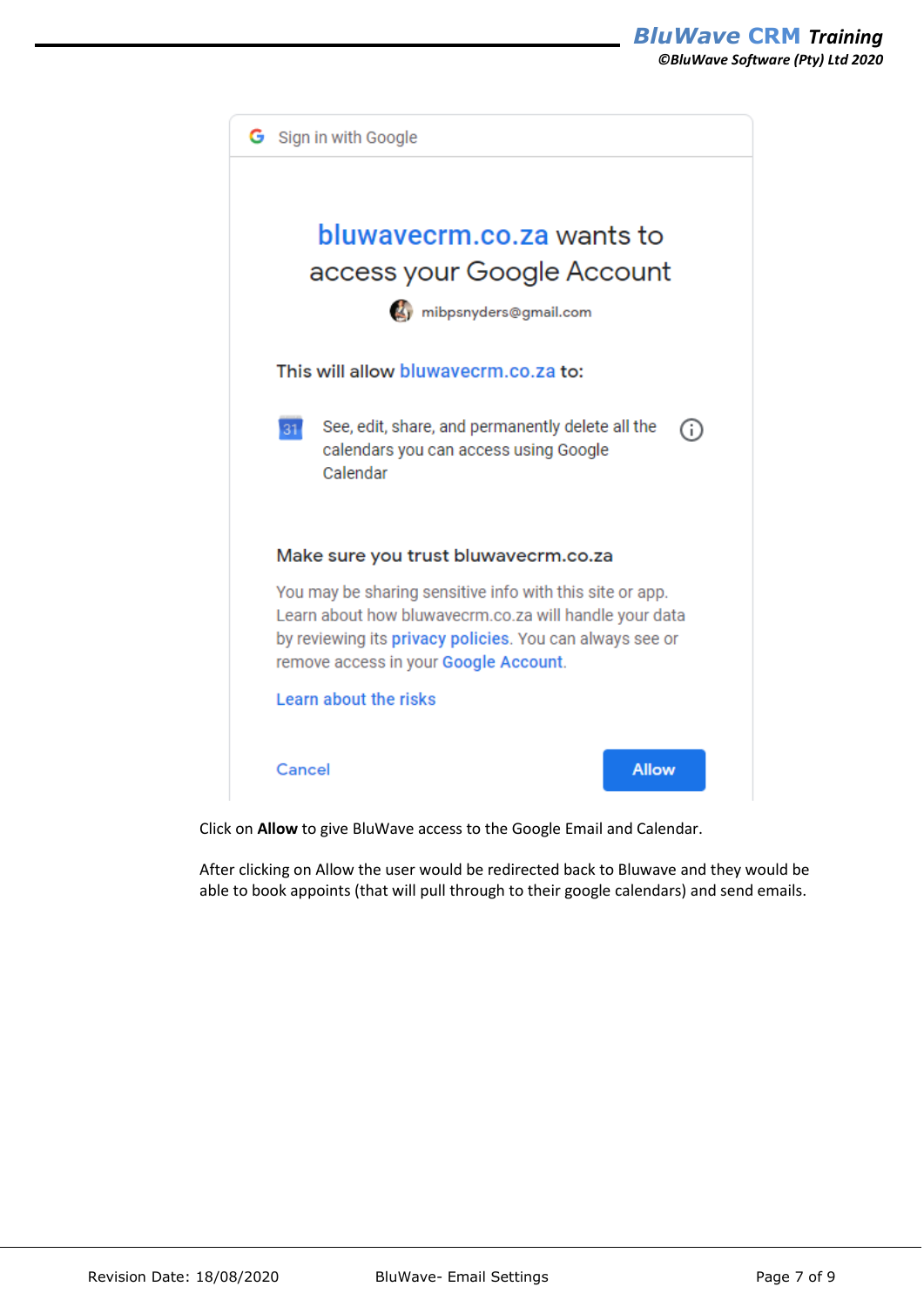#### <span id="page-7-0"></span>**1.2.4 Exchange & Office 365**

Exchange and Office 365 uses the same settings as well.

Only the blue block needs to be filled in.

| Do you want BluWaveCRM to book appointments into your email calendar?                                                      |                                                                         |  |  |  |  |  |
|----------------------------------------------------------------------------------------------------------------------------|-------------------------------------------------------------------------|--|--|--|--|--|
| Please choose which email client/calendar you are using?                                                                   | O POP3 (ICal) Gmail Exchange/Outlook 365                                |  |  |  |  |  |
| <b>Email SMTP Settings:</b> (The SMTP settings are used when sending emails from BluWave CRM)<br><b>Test SMTP Settings</b> |                                                                         |  |  |  |  |  |
| 0<br><b>SMTP</b>                                                                                                           | 0<br><b>SMTP User Name</b>                                              |  |  |  |  |  |
| Secure Connection (SSL)                                                                                                    | <b>SMTP Password</b><br>۰                                               |  |  |  |  |  |
| 25<br><b>SMTP Port</b>                                                                                                     |                                                                         |  |  |  |  |  |
| <b>Microsoft Exchange settings:</b>                                                                                        |                                                                         |  |  |  |  |  |
| Which version of Exchange are you using   Exchange2013 SP1                                                                 | ▼                                                                       |  |  |  |  |  |
| <b>Exchange Username</b>                                                                                                   | michelle@bluwave.co.za<br><b>Exchange Password</b><br>                  |  |  |  |  |  |
| <b>Exchange Web Service</b>                                                                                                | Find My Web Service<br>https://mail.ciphercloud.co.za/EWS/Exchange.asmx |  |  |  |  |  |

#### **For Office 365 Users-**

Use the below web service address: **<https://outlook.office365.com/EWS/Exchange.asmx>**

#### <span id="page-7-1"></span>**1.3 Connecting BluWave with an Email provider**

Bluwave can push appointments created in Bluwave to a third party email calendar (i.e. Microsoft Outlook, or Google Calendar).

In the case of Pop3/ Imap emails sent won't be saved in the third party sent items, however with Exchange, Gmail and Office 365 a copy of the sent emails will be shown in the sent items.

For appointments to pull through to the third party email calendar, make sure the following setting is ticked in the users' profile: